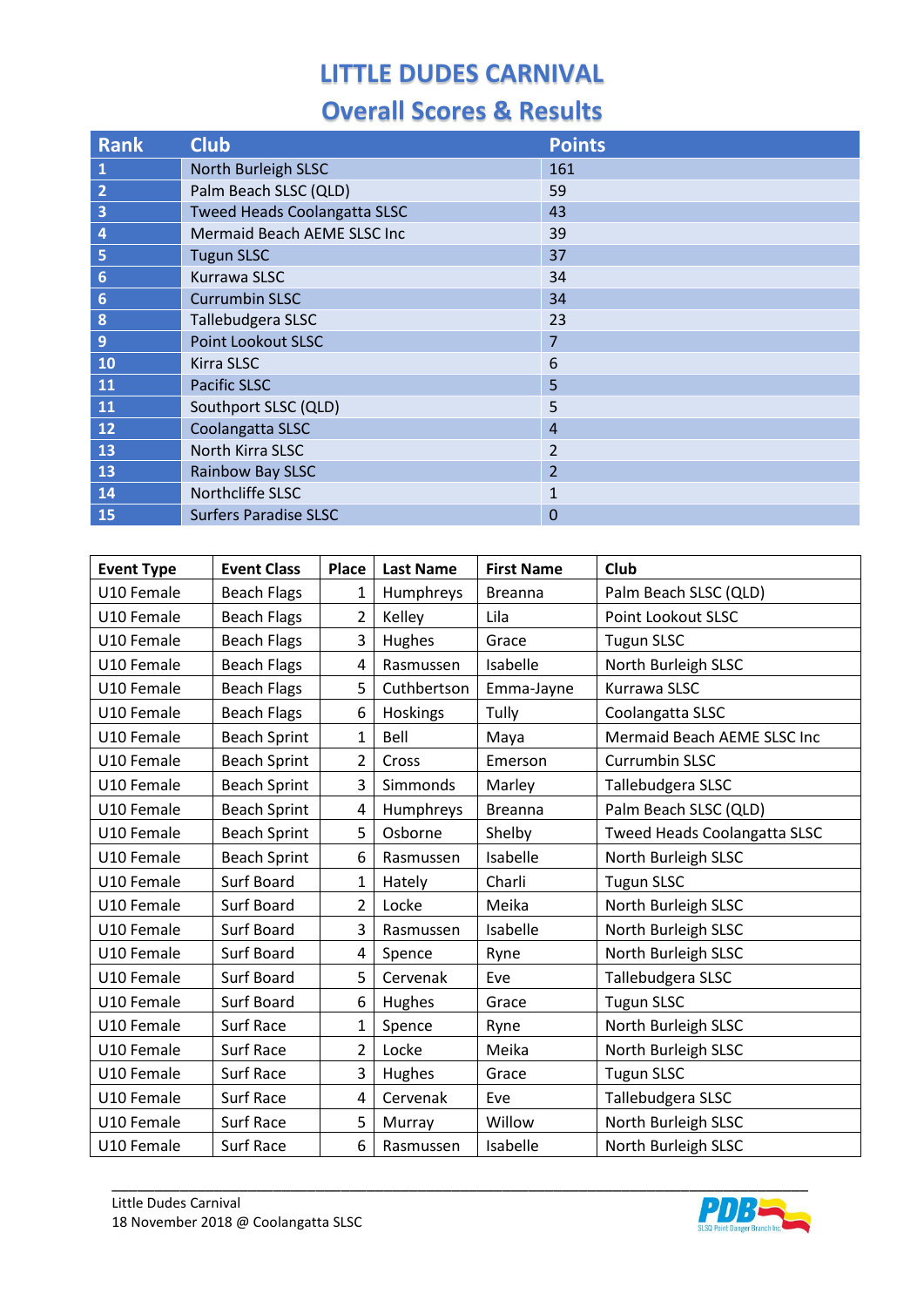| U10 Female | Wade                | 1              | Spence         | Ryne      | North Burleigh SLSC          |
|------------|---------------------|----------------|----------------|-----------|------------------------------|
| U10 Female | Wade                | 2              | Rasmussen      | Isabelle  | North Burleigh SLSC          |
| U10 Female | Wade                | 3              | Jones          | Lottie    | Palm Beach SLSC (QLD)        |
| U10 Female | Wade                | 4              | Murray         | Willow    | North Burleigh SLSC          |
| U10 Female | Wade                | 5              | Hughes         | Grace     | <b>Tugun SLSC</b>            |
| U10 Female | Wade                | 6              | Hately         | Charli    | <b>Tugun SLSC</b>            |
| U10 Male   | <b>Beach Flags</b>  | $\mathbf{1}$   | Harrison       | Archie    | North Burleigh SLSC          |
| U10 Male   | <b>Beach Flags</b>  | $\overline{2}$ | Zlatic         | Lachlan   | North Burleigh SLSC          |
| U10 Male   | <b>Beach Flags</b>  | 3              | Murray         | Taj       | North Burleigh SLSC          |
| U10 Male   | <b>Beach Flags</b>  | 4              | Cook           | Fletcher  | North Burleigh SLSC          |
| U10 Male   | <b>Beach Flags</b>  | 5              | Tom            | Aiden     | Tweed Heads Coolangatta SLSC |
| U10 Male   | <b>Beach Flags</b>  | 6              | Kerry          | Kade      | North Burleigh SLSC          |
| U10 Male   | <b>Beach Sprint</b> | $\mathbf{1}$   | Murray         | Taj       | North Burleigh SLSC          |
| U10 Male   | <b>Beach Sprint</b> | $\overline{2}$ | Farrell        | Eli       | <b>Tugun SLSC</b>            |
| U10 Male   | <b>Beach Sprint</b> | 3              | Tom            | Aiden     | Tweed Heads Coolangatta SLSC |
| U10 Male   | <b>Beach Sprint</b> | 4              | Zlatic         | Lachlan   | North Burleigh SLSC          |
| U10 Male   | <b>Beach Sprint</b> | 5              | Murran         | Noah      | North Burleigh SLSC          |
| U10 Male   | <b>Beach Sprint</b> | 6              | Rogers         | Jayden    | North Kirra SLSC             |
| U10 Male   | Surf Board          | $\mathbf{1}$   | Murray         | Taj       | North Burleigh SLSC          |
| U10 Male   | Surf Board          | $\overline{2}$ | Rayward        | Dane      | Kurrawa SLSC                 |
| U10 Male   | Surf Board          | 3              | Mail           | Jake      | Mermaid Beach AEME SLSC Inc  |
| U10 Male   | Surf Board          | 4              | Rana-Smith     | Cooper    | Currumbin SLSC               |
| U10 Male   | Surf Board          | 5              | Wildman        | Levi      | Currumbin SLSC               |
| U10 Male   | Surf Board          | 6              | <b>Brennan</b> | Jackson   | Point Lookout SLSC           |
| U10 Male   | Surf Race           | 1              | Lynch          | Noah      | North Burleigh SLSC          |
| U10 Male   | Surf Race           | $\overline{2}$ | Murray         | Taj       | North Burleigh SLSC          |
| U10 Male   | <b>Surf Race</b>    | 3              | Mail           | Jake      | Mermaid Beach AEME SLSC Inc  |
| U10 Male   | Surf Race           | 4              | Rayward        | Dane      | Kurrawa SLSC                 |
| U10 Male   | Surf Race           | 5              | Lowe           | Kingston  | Kurrawa SLSC                 |
| U10 Male   | Surf Race           | 6              | <b>Brennan</b> | Jackson   | Point Lookout SLSC           |
| U10 Male   | Wade                | 1              | Murray         | Taj       | North Burleigh SLSC          |
| U10 Male   | Wade                | $\overline{2}$ | Farrell        | Eli       | <b>Tugun SLSC</b>            |
| U10 Male   | Wade                | 3              | Zlatic         | Lachlan   | North Burleigh SLSC          |
| U10 Male   | Wade                | 4              | Eccles         | Jai       | Tallebudgera SLSC            |
| U10 Male   | Wade                | 5              | Dodds          | Xander    | Rainbow Bay SLSC             |
| U10 Male   | Wade                | 6              | Kerry          | Kade      | North Burleigh SLSC          |
| U8 Female  | <b>Beach Flags</b>  | 1              | Spence         | Kyra      | North Burleigh SLSC          |
| U8 Female  | <b>Beach Flags</b>  | $\overline{2}$ | Allport        | Eloise    | Palm Beach SLSC (QLD)        |
| U8 Female  | <b>Beach Flags</b>  | 3              | Harris         | Mya       | North Burleigh SLSC          |
| U8 Female  | <b>Beach Flags</b>  | 4              | Hoskings       | Indiana   | Coolangatta SLSC             |
| U8 Female  | <b>Beach Flags</b>  | 5              | Gibson         | Annabelle | North Burleigh SLSC          |
| U8 Female  | <b>Beach Flags</b>  | 6              | Marshall       | Zinta     | Southport SLSC (QLD)         |
| U8 Female  | <b>Beach Sprint</b> | 1              | Spence         | Kyra      | North Burleigh SLSC          |

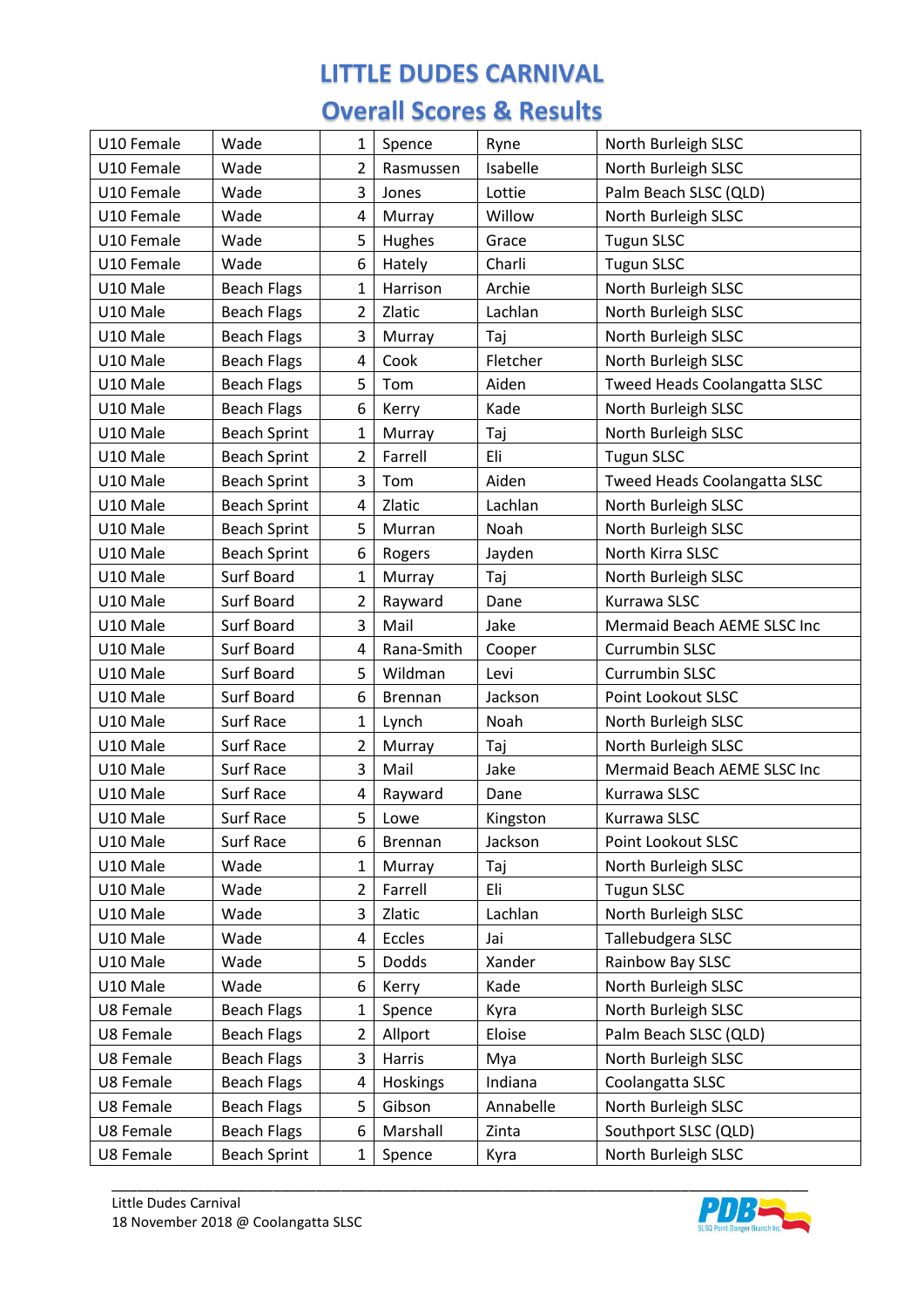| U8 Female | <b>Beach Sprint</b> | 2              | Adair          | Abby      | Tallebudgera SLSC            |
|-----------|---------------------|----------------|----------------|-----------|------------------------------|
| U8 Female | <b>Beach Sprint</b> | 3              | <b>Barker</b>  | Evie      | Tweed Heads Coolangatta SLSC |
| U8 Female | <b>Beach Sprint</b> | 4              | Murray         | Summer    | North Burleigh SLSC          |
| U8 Female | <b>Beach Sprint</b> | 5              | Harris         | Mya       | North Burleigh SLSC          |
| U8 Female | <b>Beach Sprint</b> | 6              | Rayward        | Elke      | Kurrawa SLSC                 |
| U8 Female | Wade                | $\mathbf{1}$   | Rayward        | Elke      | Kurrawa SLSC                 |
| U8 Female | Wade                | 2              | Gibson         | Annabelle | North Burleigh SLSC          |
| U8 Female | Wade                | 3              | Ballantyne     | Cameron   | Pacific SLSC                 |
| U8 Female | Wade                | 4              | Murray         | Summer    | North Burleigh SLSC          |
| U8 Female | Wade                | 5              | Adair          | Abby      | Tallebudgera SLSC            |
| U8 Female | Wade                | 6              | Spence         | Kyra      | North Burleigh SLSC          |
| U8 Male   | <b>Beach Flags</b>  | 1              | Robinson       | Jed       | Mermaid Beach AEME SLSC Inc  |
| U8 Male   | <b>Beach Flags</b>  | 2              | Skelton        | Harper    | Palm Beach SLSC (QLD)        |
| U8 Male   | <b>Beach Flags</b>  | 3              | Tamariki       | Junior    | Tweed Heads Coolangatta SLSC |
| U8 Male   | <b>Beach Flags</b>  | 4              | Pretti         | Mitchell  | Mermaid Beach AEME SLSC Inc  |
| U8 Male   | <b>Beach Flags</b>  | 5              | Johnson        | Charlie   | Southport SLSC (QLD)         |
| U8 Male   | <b>Beach Flags</b>  | 6              | McNeilly       | Ryan      | Pacific SLSC                 |
| U8 Male   | <b>Beach Sprint</b> | 1              | Francese       | Cade      | Tweed Heads Coolangatta SLSC |
| U8 Male   | <b>Beach Sprint</b> | $\overline{2}$ | Riva           | Diego     | North Burleigh SLSC          |
| U8 Male   | <b>Beach Sprint</b> | 3              | Shanahan       | Felix     | Palm Beach SLSC (QLD)        |
| U8 Male   | <b>Beach Sprint</b> | 4              | Lintmeijer     | Cooper    | Tallebudgera SLSC            |
| U8 Male   | <b>Beach Sprint</b> | 5              | <b>TELFORD</b> | Lewis     | Tweed Heads Coolangatta SLSC |
| U8 Male   | <b>Beach Sprint</b> | 6              | Drumgold       | Ted       | North Kirra SLSC             |
| U8 Male   | Wade                | 1              | Green          | Kai       | <b>Currumbin SLSC</b>        |
| U8 Male   | Wade                | 2              | Robinson       | Jed       | Mermaid Beach AEME SLSC Inc  |
| U8 Male   | Wade                | 3              | Puddey         | Oliver    | North Burleigh SLSC          |
| U8 Male   | Wade                | 4              | Shanahan       | Felix     | Palm Beach SLSC (QLD)        |
| U8 Male   | Wade                | 5              | Anderson       | Levi      | Mermaid Beach AEME SLSC Inc  |
| U8 Male   | Wade                | 6              | Lintmeijer     | Cooper    | Tallebudgera SLSC            |
| U9 Female | <b>Beach Flags</b>  | 1              | Vincent        | Daisy     | Mermaid Beach AEME SLSC Inc  |
| U9 Female | <b>Beach Flags</b>  | 2              | Lahy           | Scarlett  | Kurrawa SLSC                 |
| U9 Female | <b>Beach Flags</b>  | 3              | O'Connor       | Ava       | North Burleigh SLSC          |
| U9 Female | <b>Beach Flags</b>  | 4              | Seaton         | Milla     | <b>Tugun SLSC</b>            |
| U9 Female | <b>Beach Flags</b>  | 5              | Paley          | Sooke     | Tweed Heads Coolangatta SLSC |
| U9 Female | <b>Beach Flags</b>  | 6              | Hokins         | Mia       | Kirra SLSC                   |
| U9 Female | <b>Beach Sprint</b> | $\mathbf{1}$   | Paley          | Sooke     | Tweed Heads Coolangatta SLSC |
| U9 Female | <b>Beach Sprint</b> | 2              | Hokins         | Mia       | Kirra SLSC                   |
| U9 Female | <b>Beach Sprint</b> | 3              | Lahy           | Scarlett  | Kurrawa SLSC                 |
| U9 Female | <b>Beach Sprint</b> | 4              | Vincent        | Daisy     | Mermaid Beach AEME SLSC Inc  |
| U9 Female | <b>Beach Sprint</b> | 5              | Moana          | Lily      | Currumbin SLSC               |
| U9 Female | <b>Beach Sprint</b> | 6              | O'Connor       | Ava       | North Burleigh SLSC          |
| U9 Female | Wade                | 1              | Seaton         | Milla     | <b>Tugun SLSC</b>            |
| U9 Female | Wade                | $\overline{2}$ | Single         | Asia      | Kurrawa SLSC                 |